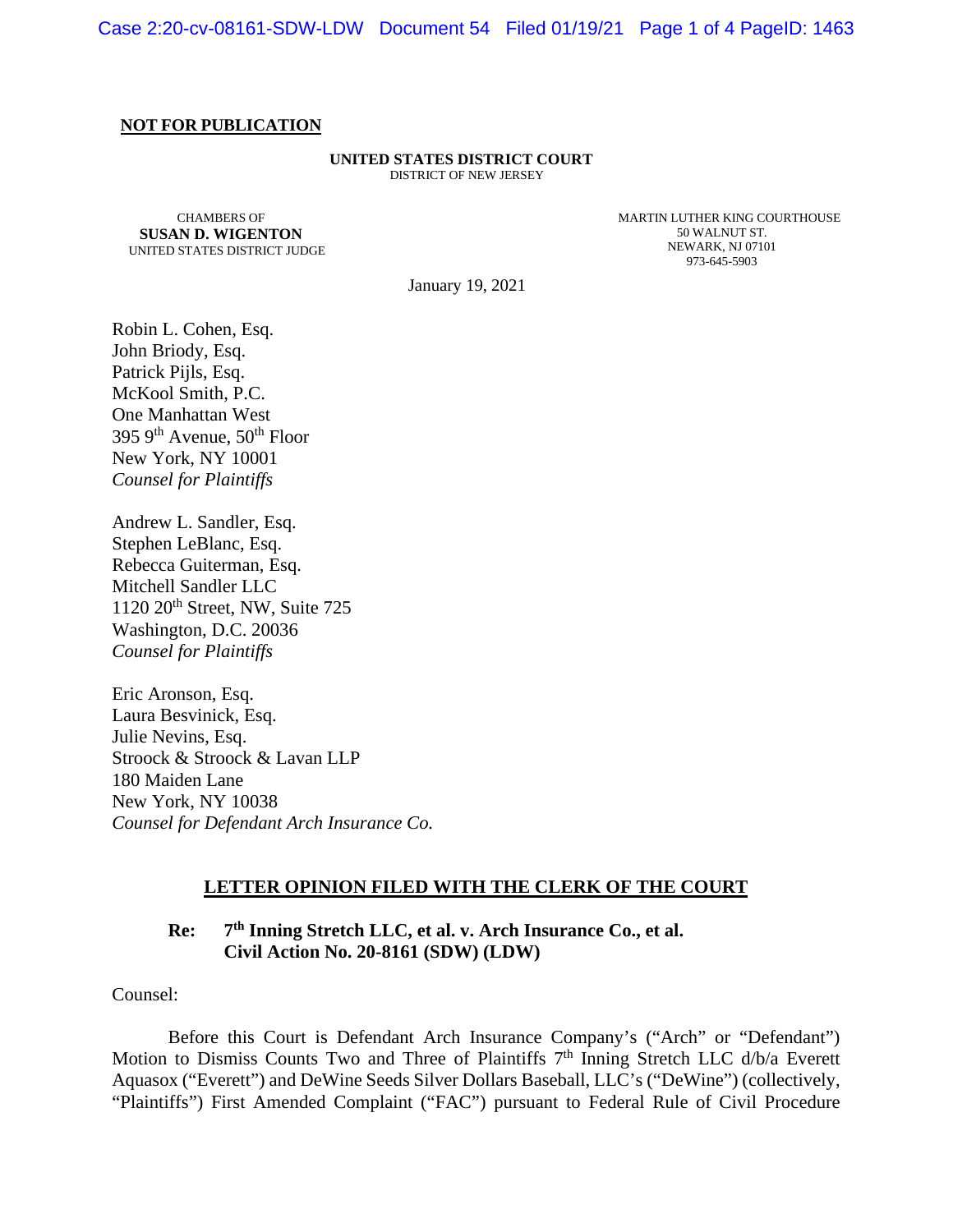("Rule")  $12(b)(6)$  $12(b)(6)$ .<sup>1</sup> This Court having considered the parties' submissions, having reached its decision without oral argument pursuant to Rule 78, and for the reasons discussed below, grants Defendant's motion.

## **DISCUSSION**

## A. Standard of Review

An adequate complaint must be "a short and plain statement of the claim showing that the pleader is entitled to relief." FED. R. CIV. P. 8(a)(2). This Rule "requires more than labels and conclusions, and a formulaic recitation of the elements of a cause of action will not do. Factual allegations must be enough to raise a right to relief above the speculative level[.]" *Bell Atlantic Corp. v. Twombly*, 550 U.S. 544, 555 (2007) (internal citations omitted); *see also Phillips v. County of Allegheny*, 515 F.3d 224, 231 (3d Cir. 2008) (stating that Rule 8 "requires a 'showing,' rather than a blanket assertion, of an entitlement to relief").

In considering a Motion to Dismiss under Rule 12(b)(6), the Court must "accept all factual allegations as true, construe the complaint in the light most favorable to the plaintiff, and determine whether, under any reasonable reading of the complaint, the plaintiff may be entitled to relief." *Phillips*, 515 F.3d at 231 (external citation omitted). However, "the tenet that a court must accept as true all of the allegations contained in a complaint is inapplicable to legal conclusions. Threadbare recitals of the elements of a cause of action, supported by mere conclusory statements, do not suffice." *Ashcroft v. Iqbal*, 556 U.S. 662, 678 (2009).

## B. Plaintiffs Have Failed to State a Claim Upon Which Relief Can be Granted

This Court writes only for the parties and assumes their familiarity with the procedural and factual history of this matter. Plaintiffs are the owners of minor league baseball teams located in North Carolina and Washington.<sup>[2](#page-1-1)</sup> (D.E. 30  $\P$ ] 9, 10.) When the COVID-19 pandemic reached the United States in early 2020, governors across the country, including the governors of North Carolina and Washington, issued emergency orders ("Stay-at-Home Orders") to prevent the spread of the virus, which led to the cessation of the minor league baseball season and caused Plaintiffs to suffer "catastrophic financial loss."  $(Id. \P 3.)^3$  $(Id. \P 3.)^3$  $(Id. \P 3.)^3$  As a result, Plaintiffs seek to recover under commercial property insurance policies issued by Defendant (the "Policies")<sup>[4](#page-1-3)</sup> which provide coverage for: 1) "direct physical loss to covered property at a 'covered location' caused by a covered loss;" 2) lost earnings and expenses "during the 'restoration period' when [Plaintiffs'] 'business' is necessarily wholly or partially interrupted by direct physical loss of or damage to

<span id="page-1-0"></span><sup>&</sup>lt;sup>1</sup> Count One is brought by Plaintiff Whitecaps Professional Baseball Corporation against Defendant Federal Insurance Company and is not at issue here.<br><sup>2</sup> Everett owns the Everett Aquasox and DeWine owns the Asheville Tourists. (D.E. 30  $\P$  19, 10.)

<span id="page-1-1"></span>

<span id="page-1-2"></span><sup>&</sup>lt;sup>3</sup> Plaintiffs specifically allege that the season ended because of "continuing concerns for the health and safety of players, employees, and fans related to the SARS-COV-2 virus; action and inaction by federal and state governments related to controlling the spread of the virus; and Major League Baseball ("MLB") not supplying players to their affiliated minor league teams." (D.E.  $30 \text{ T}$ 2.)

<span id="page-1-3"></span><sup>4</sup> Everett was insured by Arch under Policy No. SSCMP0003102 for the period from 12/30/19 to 12/30/20. (D.E. 30 ¶¶ 9, 53, Ex. A.) DeWine's Policy No. CCCMP0001302 provided coverage from 4/1/19 to 4/1/20 and 4/1/20 to 4/1/21. (*Id.* 30 ¶¶ 10, 54, Ex. B.)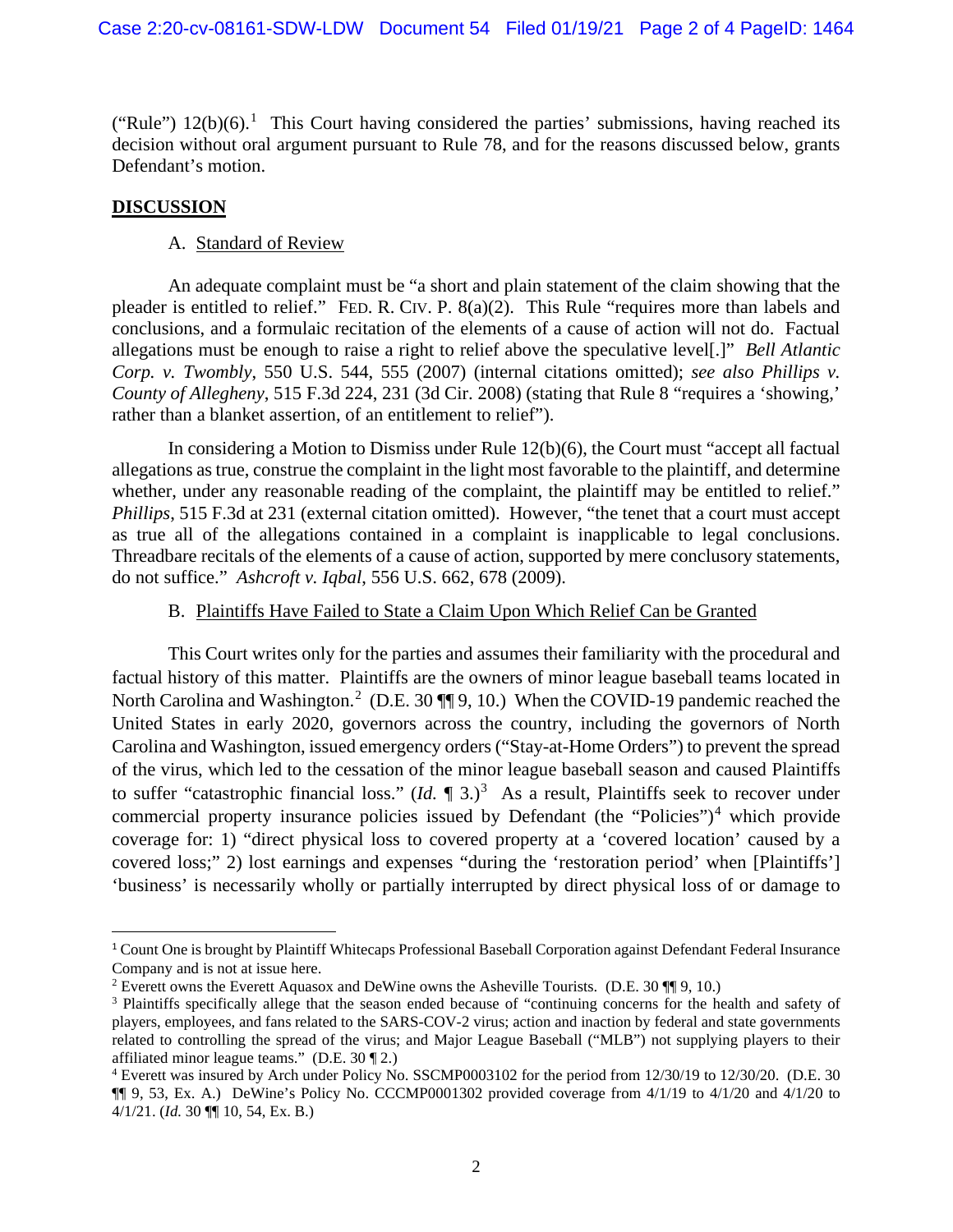property at a 'covered location' . . . as a result of a covered peril;" and 3) "coverage for earnings and extra expense to include loss sustained while access to 'covered locations' or a 'dependent location' is specifically denied by an order of civil authority. This order must be a result of direct physical loss of or damage to property." (*Id.* ¶¶ 14-18, Ex. A at 30, 56, 57, Ex. B at 27, 53, 54.) The Policies exclude coverage for any "loss, cost or expense caused by, resulting from or relating to any virus, bacterium or other microorganism that causes disease, illness or any physical distress that is capable of causing disease, illness or physical distress." (D.E. 30 Ex. A at 13, Ex. B at 13.)

On July 2, 2020, Plaintiffs brought suit alleging anticipatory breach of contract and seeking declaratory judgment that the Policies provide coverage for Plaintiffs' business losses and expenses. [5](#page-2-0) (*See generally* D.E. 30.) Defendant subsequently moved to dismiss, and all briefing was timely filed. (D.E. 40, 41, 48.)

 Plaintiffs have failed to meet their burden to show that their claims fall "within the basic terms of the [Policies]." *See, e.g. Arthur Anderson LLP v. Fed. Ins. Co.*, 3 A.3d 1279, 1287 (N.J. Super. App. Div. 2010). The Policies unambiguously limit their coverage to physical loss or damage to Plaintiffs' commercial property. Each of the coverage provisions Plaintiffs rely on specifically requires "direct physical loss of or damage to property" to trigger coverage. (*See* D.E. 30 Ex. A at 30, 56, 57, Ex. B at 27, 53, 54.) Here, Plaintiffs have not alleged any facts that support a showing that their properties were physically damaged. Instead, Plaintiffs plead that the Stay-

<span id="page-2-0"></span><sup>&</sup>lt;sup>5</sup>As a federal court sitting in diversity, this Court applies the choice-of-law rules of New Jersey to determine which state law controls. *See Klaxon Co. v. Stentor Elec. Mfg. Co., Inc.*, 313 U.S. 487, 496 (1941); *Maniscalco v. Brother Int'l (USA) Corp.*, 709 F.3d 202, 206 (3d Cir. 2013); *Shapiro v. Logitech, Inc.*, Civ. No. 17-673, 2019 WL 397989, at \*6-7 (D.N.J. Jan. 31, 2019). "New Jersey has adopted the [two-part] 'most significant relationship' test set forth in the Restatement (Second) of Conflict of Laws." *Maniscalco*, 709 F.3d at 206 (internal citation omitted). The first step of the inquiry is to determine whether an actual conflict exists. *See P.V. ex rel. T.V. v. Camp Jaycee*, 962 A.2d 453, 459-60 (N.J. 2008). "If there is not an actual conflict, the inquiry is over and, because New Jersey would apply its own law in such a case, a federal court sitting in diversity must do the same." *Lebegern v. Forman*, 471 F.3d 424, 428 (3d Cir. 2006). There being no conflict between the applicable laws of New Jersey, North Carolina, and Washington as to the basic tenets of contract interpretation, this Court will apply New Jersey law in interpreting the terms of the Policies. (*See* D.E. 40-1 at 11-12 (acknowledging there is no conflict); D.E. 41 at 6 (conceding that the relevant state laws "are consistent with respect to basic principles of insurance-policy interpretation").)

As to Plaintiffs' regulatory estoppel argument, however, there is a conflict because New Jersey is the only state of the three that recognizes the defense. *See Morton Int'l, Inc. v. General Accident Ins. Co. of Am.*, 629 A.2d 831 (1993) (establishing regulatory estoppel in New Jersey); *Wysong & Miles Co. v. Emps. Of Wausau*, 4 F. Supp. 2d 421, 427 (M.D.N.C. 1998) (collecting cases and noting that "[m]ost courts have rejected claims for regulatory estoppel"); *SnyderGeneral Corp. v. General Am. Ins. Co.*, 928 F. Supp. 674, 682 (N.D. Tex. 1996) (collecting cases and noting that regulatory estoppel "has been rejected by virtually every other state and federal court to address the issue"). Therefore, this Court proceeds to step two of the conflicts analysis to determine "which jurisdiction has the 'most significant relationship' to the claim[s]." *Maniscalco*, 70 F.3d at 207 (internal citation omitted). This Court is guided by "the Second Restatement, which 'provides specific guidance for resolving particular types of cases.'" *Kearney v. Bayerische Motoren Werke Aktiengesellschaft*, Civ. No. 17-13544, 2018 WL 4144683, at \*5 (D.N.J. Aug. 29, 2018) (citing *Camp Jaycee*, 962 A.2d at 458). In insurance disputes where the risk of loss is focused in one state, New Jersey courts rely on Restatement § 193, which provides that the applicable law is that of "the state which the parties understood was to be the principal location of the insured risk." *See also Gilbert Spruance Co. v. Pa. Mfrs. Ass'n Ins. Co.*, 629 A.2d 885, 891 (N.J. 1993). In this matter, the baseball teams and ballparks owned by Plaintiffs are located in North Carolina and Washington, and Plaintiffs' losses have occurred in those two states. Therefore, as to regulatory estoppel, this Court will apply the law of North Carolina and Washington to DeWine and Everett's claims, respectively.